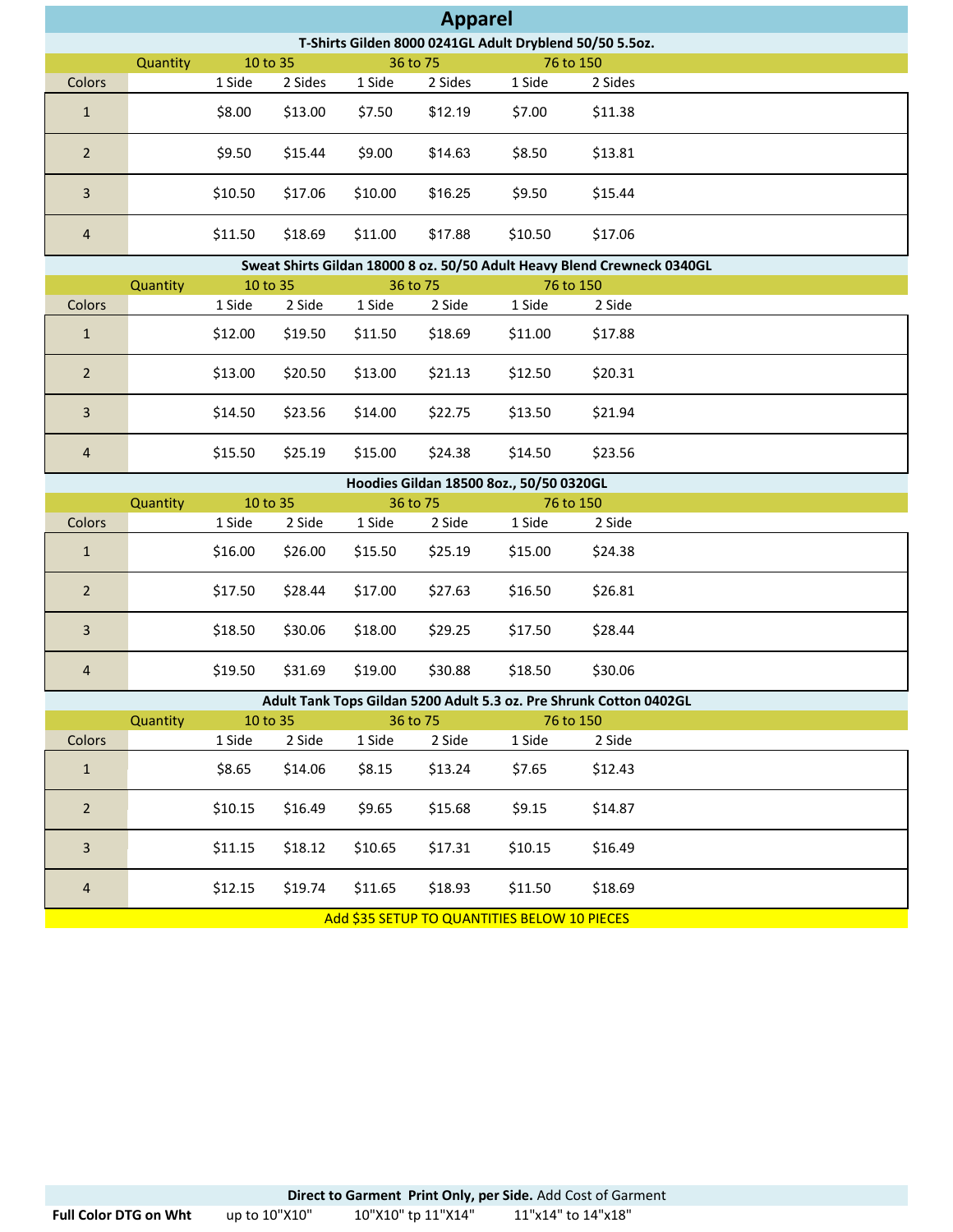| <b>Quantity</b>              | 10 to 23 | \$9.00      | \$11.00                                    | \$12.50        |  |
|------------------------------|----------|-------------|--------------------------------------------|----------------|--|
| Quantity                     | 24 to 48 | \$8.00      | \$9.75                                     | \$11.25        |  |
| Quantity                     | 48 to 95 | \$7.00      | \$8.75                                     | \$9.85         |  |
| Quantity                     | 96 up    | \$6.50      | \$8.25                                     | \$9.50         |  |
| <b>Full Color DTG on Drk</b> |          | up to 10X10 | 10X10 tp 11X14                             | 11x14 to 14x18 |  |
| Quantity                     | 10 to 23 | \$11.00     | \$12.00                                    | \$14.25        |  |
| Quantity                     | 24 to 48 | \$9.50      | \$10.75                                    | \$12.85        |  |
| Quantity                     | 48 to 95 | \$9.00      | \$9.50                                     | \$11.65        |  |
| Quantity                     | 96 up    | \$8.00      | \$8.50                                     | \$10.65        |  |
|                              |          |             | $1140597711272977111777779771911140717070$ |                |  |

## Add \$25 SETUP TO QUANTITIES BELOW 10 PIECES

|                     | <b>Embroidery</b> (Price per Piece, Does Not Include Garment) |          |         |                      |        |  |  |  |  |  |  |
|---------------------|---------------------------------------------------------------|----------|---------|----------------------|--------|--|--|--|--|--|--|
| Quantity            | 6 to 23                                                       | 24 to 71 |         | 72 to 287 288 to 720 | 721 Up |  |  |  |  |  |  |
| <b>Stitch Count</b> |                                                               |          |         |                      |        |  |  |  |  |  |  |
| 10 to 4999          | \$4.74                                                        | \$2.94   | \$2.16  | \$1.62               | \$1.38 |  |  |  |  |  |  |
| 5000 to 9999        | \$5.94                                                        | \$3.90   | \$3.00  | \$2.28               | \$1.98 |  |  |  |  |  |  |
| 10000 to 14999      | \$7.50                                                        | \$5.58   | \$4.20  | \$3.00               | \$2.70 |  |  |  |  |  |  |
| 15000 to 19999      | \$8.70                                                        | \$6.42   | \$5.10  | \$3.90               | \$3.54 |  |  |  |  |  |  |
| 20000 to 24999      | \$10.26                                                       | \$7.86   | \$6.30  | \$4.80               | \$4.50 |  |  |  |  |  |  |
| 25000 to 29999      | \$11.70                                                       | \$8.70   | \$7.20  | \$5.58               | \$4.92 |  |  |  |  |  |  |
| 30000 to 34999      | \$13.50                                                       | \$10.20  | \$8.28  | \$6.66               | \$5.82 |  |  |  |  |  |  |
| 35000 to 39999      | \$15.42                                                       | \$11.10  | \$9.54  | \$7.92               | \$6.78 |  |  |  |  |  |  |
| 40000 to 44999      | \$17.88                                                       | \$12.60  | \$10.68 | \$9.06               | \$7.74 |  |  |  |  |  |  |
| 45000 to 50000      | \$19.14                                                       | \$13.38  | \$11.82 | \$10.20              | \$8.58 |  |  |  |  |  |  |

Digitizing: \$99 Add \$25 SETUP TO QUANTITIES BELOW 10 PIECES

| <b>Print</b>    |         |         |         |         |          |          |  |  |
|-----------------|---------|---------|---------|---------|----------|----------|--|--|
| Quantity        | 100     | 250     | 500     | 1000    | 2500     | 5000     |  |  |
| B&W 8.5X11 Bond | \$15.00 | \$32.50 | \$55.00 | \$90.00 | \$200.00 | \$380.00 |  |  |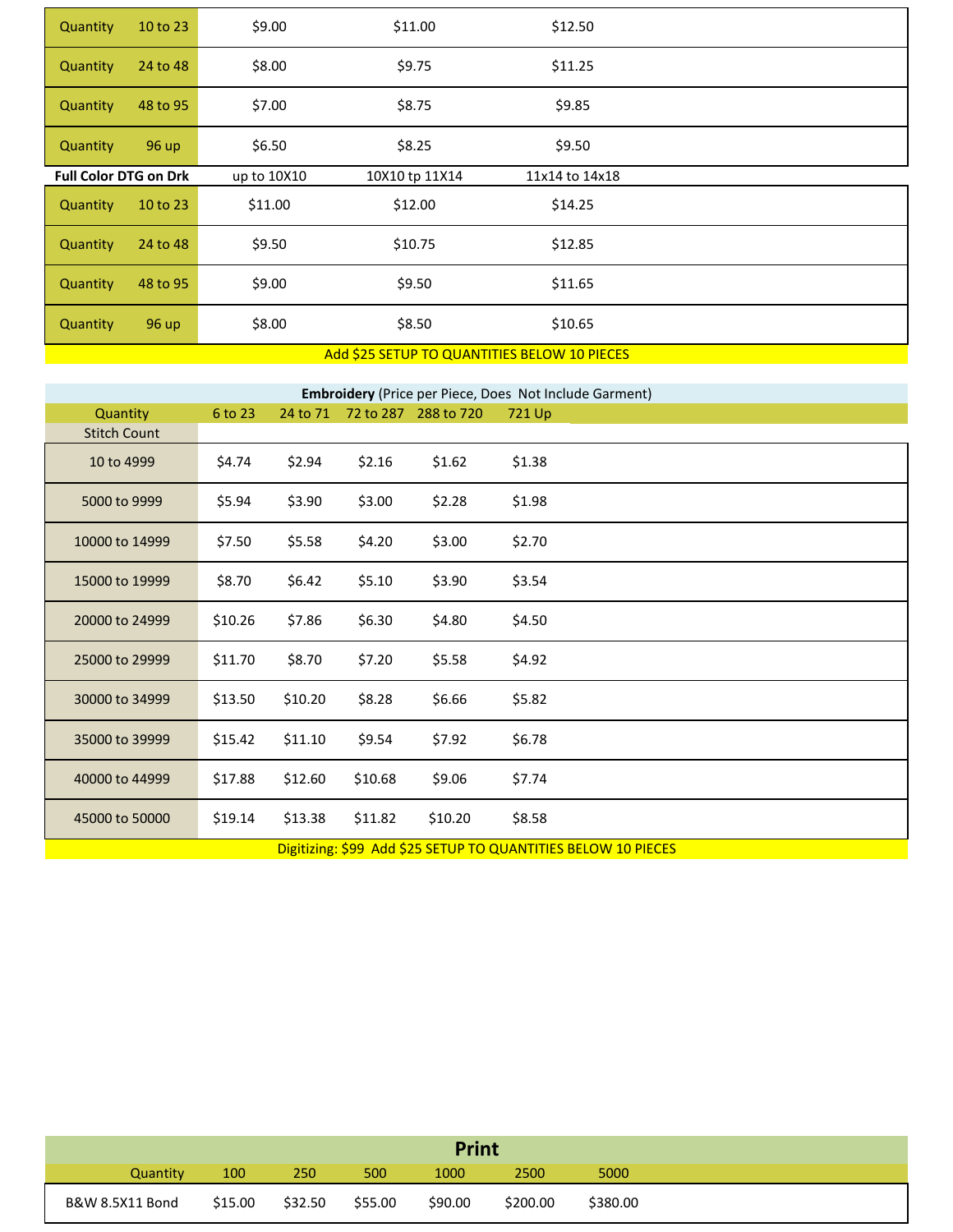| <b>B&amp;W 11X17 Bond</b>             | \$18.00  | \$40.00                       | \$70.00  | \$120.00                        | \$260.00   | \$510.00        |                                                                                                                       |
|---------------------------------------|----------|-------------------------------|----------|---------------------------------|------------|-----------------|-----------------------------------------------------------------------------------------------------------------------|
| Color 8.5X11 Bond                     | \$55.00  | \$122.50                      | \$220.00 | \$390.00                        | \$900.00   | \$1,700.00      |                                                                                                                       |
| Color 11X17 Bond                      | \$65.00  | \$147.50                      | \$270.00 | \$490.00                        | \$1,175.00 | \$2,200.00      |                                                                                                                       |
|                                       |          |                               |          |                                 |            |                 | ADD .10 (.06 Cost)Per Sheet for 8.5 X 11 Cardstock and .15(.10 Cost) for 11 X 17 CardStock, \$.07 for specialty paper |
| Quantity                              | 100      | 250                           | 500      | Add 50% for second side<br>1000 | 2500       | 5000            |                                                                                                                       |
|                                       |          |                               |          |                                 |            |                 |                                                                                                                       |
| <b>Tri-Fold Brochures</b>             | \$61.00  | \$137.50                      | \$250.00 | \$450.00                        | \$1,100.00 | \$2,000.00      |                                                                                                                       |
| Quantity                              | 25       | 50                            | 100      | 250                             | 500        | 1000            | 2000                                                                                                                  |
| <b>Business Cards</b>                 | \$40.00  | \$46.00                       | \$51.00  | \$56.00                         | \$62.00    | \$70.00         | \$106.00                                                                                                              |
| <b>Business Card Magnets</b>          | X        | X                             | X        | \$84.00                         | \$124.00   | \$194.00        | \$335.00                                                                                                              |
| <b>Cutting</b>                        |          | \$2 per Cut, up to 500 sheets |          |                                 |            |                 |                                                                                                                       |
|                                       |          |                               |          |                                 |            |                 |                                                                                                                       |
| Quantity                              | 50       | 100                           | 250      | 500                             | 1000       |                 |                                                                                                                       |
| Note Pads 4.25X5.5/50<br><b>Sheet</b> | \$202.00 | \$318.00                      | \$600.00 | \$1,146.00                      | \$1,872.00 |                 |                                                                                                                       |
|                                       |          |                               |          |                                 |            |                 |                                                                                                                       |
| Quantity                              | 100/Sets | 250/Sets                      | 500/Sets | 1000/Sets                       | 2500/Sets  | 5000/Sets       |                                                                                                                       |
| 2 Part Carbonless                     | \$42.00  | \$105.00                      | \$210.00 | \$360.00                        | \$825.00   | \$1,500.00      |                                                                                                                       |
| <b>3 Part Carbonless</b>              | \$54.00  | \$135.00                      | \$270.00 | \$480.00                        | \$1,125.00 | \$2,100.00      |                                                                                                                       |
| <b>Folding</b>                        |          | .03 per fold/250 Min          |          |                                 |            |                 |                                                                                                                       |
|                                       |          |                               |          |                                 |            |                 |                                                                                                                       |
|                                       |          | <b>Business Card</b>          |          | 2 X 3.5 to 8.5X11               |            | 8.5X11 to 12X18 |                                                                                                                       |
| Laminating                            |          | \$2.50                        |          | \$5.00                          |            | \$7.00          |                                                                                                                       |
| Quantity                              | 10       | 25                            | 50       | 100                             | 250        | 500             |                                                                                                                       |
| Padding                               | \$20.00  | \$25.00                       | \$45.00  | \$90.00                         | \$200.00   | \$300.00        |                                                                                                                       |
|                                       |          |                               |          |                                 |            |                 |                                                                                                                       |
| Quantity                              | 25       | 50                            | 100      | 250                             | 500        | 1000            |                                                                                                                       |
| Post Cards 4X6 UV Front               | \$46.00  | \$48.00                       | \$58.00  | \$78.00                         | \$90.00    | \$102.00        |                                                                                                                       |

|               | <b>Signage</b>                                             |         |         |         |          |          |          |  |  |  |
|---------------|------------------------------------------------------------|---------|---------|---------|----------|----------|----------|--|--|--|
|               | 18 X24 Yard Signs for white coro, add .25 for other colors |         |         |         |          |          |          |  |  |  |
|               | Quantity                                                   |         |         |         |          | 10       |          |  |  |  |
| <b>Colors</b> |                                                            | 1 Side  | 2 Sides | 1 Side  | 2 Sides  | 1 Side   | 2 Sides  |  |  |  |
|               |                                                            | \$20.00 | \$25.00 | \$80.00 | \$100.00 | \$140.00 | \$170.00 |  |  |  |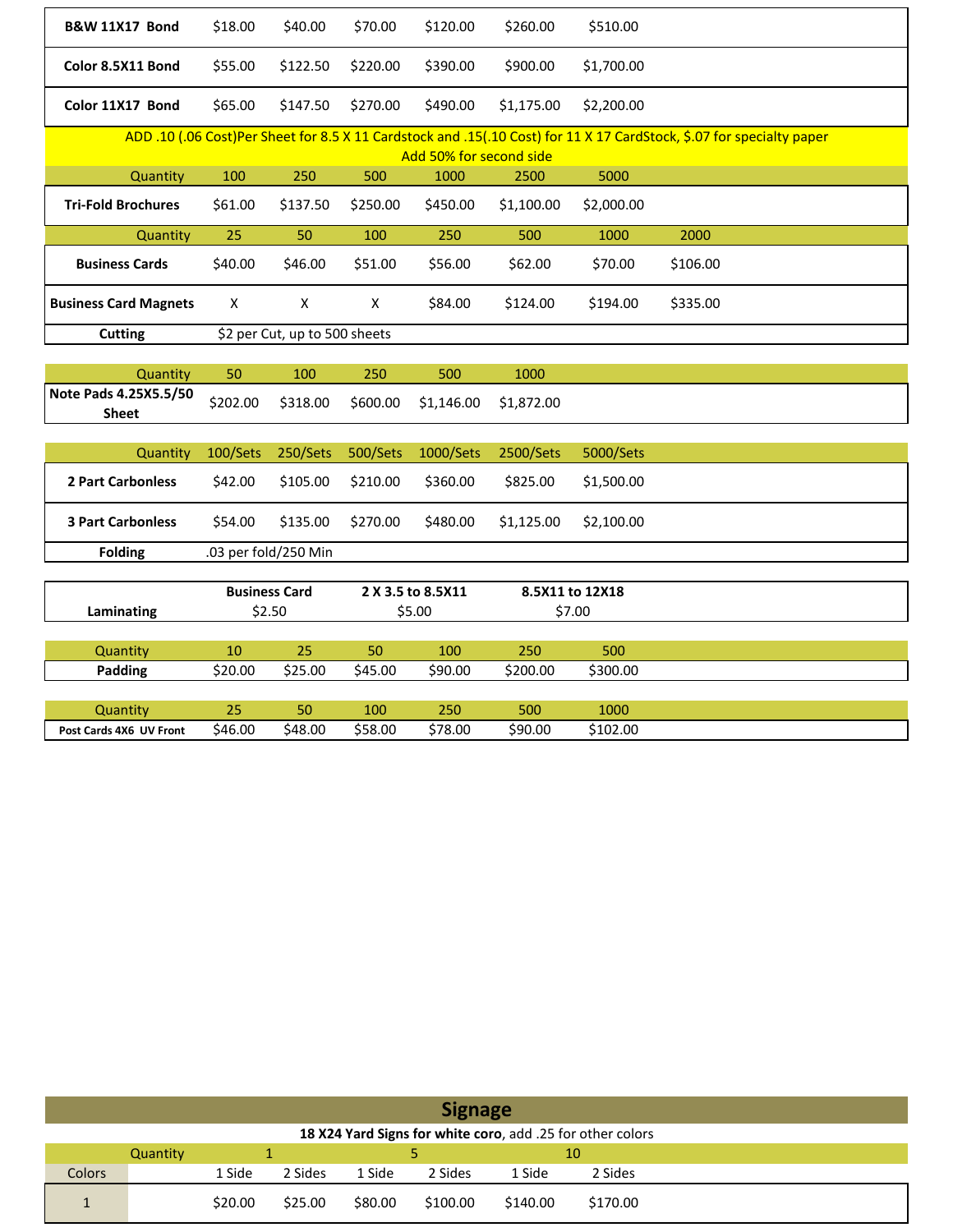| $\overline{2}$    | \$23.00 | \$28.00 | \$110.00 | \$130.00 | \$160.00 | \$190.00 |  |  |
|-------------------|---------|---------|----------|----------|----------|----------|--|--|
| $\overline{3}$    | \$25.00 | \$30.00 | \$120.00 | \$140.00 | \$180.00 | \$250.00 |  |  |
| <b>Full Color</b> | \$30.00 | \$60.00 | $\times$ | X        | \$190.00 | \$270.00 |  |  |

|                          | Quantity |                 | 25       |          | 50       |          | 100      |            | 250        |
|--------------------------|----------|-----------------|----------|----------|----------|----------|----------|------------|------------|
| Colors                   |          | 1 Side          | 2 Sides  | 1 Side   | 2 Sides  | 1 Side   | 2 Sides  | 1 Side     | 2 Sides    |
| $\mathbf{1}$             |          | \$190.00        | \$220.00 | \$310.00 | \$350.00 | \$420.00 | \$490.00 | \$720.00   | \$900.00   |
| $\overline{2}$           |          | \$240.00        | \$300.00 | \$380.00 | \$460.00 | \$520.00 | \$650.00 | \$1,050.00 | \$1,300.00 |
| 3                        |          | \$290.00        | \$380.00 | \$450.00 | \$570.00 | \$620.00 | \$810.00 | \$1,380.00 | \$1,700.00 |
| <b>Full Color</b>        |          | \$330.00        | \$430.00 | \$500.00 | \$650.00 | \$780.00 | \$960.00 | \$1,675.00 | \$1,875.00 |
| <b>Directional Arrow</b> |          | \$25 per Change |          |          |          |          |          |            |            |
| H-Stakes                 |          | \$1.50          |          |          |          |          |          |            |            |

Heavy Duty H-Stakes

\$2.50

**Large Coro Signage Single Side add 30% for 2nd side, 10% for Additional color, 25% for outline/shadow**

|                                   | 2X3        | 3X4      | 4X8                 |                                                                                                    |
|-----------------------------------|------------|----------|---------------------|----------------------------------------------------------------------------------------------------|
| 4mm/Vinyl                         | \$50.00    | \$75.00  | \$180.00            |                                                                                                    |
| 4mm/Full Color                    | \$85.00    | \$120.00 | \$290.00            |                                                                                                    |
| 10mm/Vinyl                        | \$75.00    | \$95.00  | \$200.00            |                                                                                                    |
| 10mm/Full Color                   | \$140.00   | \$200.00 | \$420.00            |                                                                                                    |
|                                   |            |          |                     | <b>Aluminum Signage</b>                                                                            |
| 0.04/Vinyl                        | \$60.00    | \$85.00  | \$220.00            |                                                                                                    |
| 0.40/Full Color                   | \$100.00   | \$190.00 | \$500.00            |                                                                                                    |
|                                   |            |          |                     | <b>Aluminum Composite Signage</b>                                                                  |
| E-Panel 3mm/Vinyl                 | \$60.00    | \$85.00  | \$220.00            |                                                                                                    |
|                                   |            |          |                     | <b>Decals</b>                                                                                      |
| <b>Cut Vinyl</b>                  | \$4.00/SF  |          | 6 Sq Ft. Min. Order |                                                                                                    |
| <b>Printed Vinyl, Econo</b>       | \$10.72/SF |          | 4 Sq Ft. Min. Order |                                                                                                    |
| Printed Vinyl, Premium \$14.76/SF |            |          | 4 Sq Ft. Min. Order |                                                                                                    |
| Laminated                         | \$3.50/SF  |          | 4 Sq Ft. Min. Order |                                                                                                    |
|                                   |            |          |                     | <b>Vinyl Banners</b>                                                                               |
| <b>Cut Vinyl</b>                  | \$8.0/SF   |          |                     | Up tp 2 Colors, Add \$1 per Sq. Ft. for Additional Colors                                          |
| <b>Printed Full Color 13oz.</b>   | \$11.75/SF |          | W/UV                | \$13.75/SF                                                                                         |
|                                   |            |          |                     | Includes Hemmed and Corner Grommets. Additional Grommets \$1 each. Pockets available upon request. |

| <b>Vehicle Graphics</b>      |                                                                                     |          |          |          |            |            |  |  |  |
|------------------------------|-------------------------------------------------------------------------------------|----------|----------|----------|------------|------------|--|--|--|
|                              | <b>Full Color</b><br><b>Full Wrap</b><br>Base<br>Add Color<br>Add Shadow or Outline |          |          |          |            | Half Wrap  |  |  |  |
| Pick Up (Doors &             | \$200.00                                                                            | \$50.00  | \$100.00 |          | \$3,000.00 | \$2,000.00 |  |  |  |
| Tailgate)                    |                                                                                     |          |          |          |            |            |  |  |  |
| <b>Box Truck 7X12</b>        | \$400.00                                                                            | \$100.00 | \$175.00 | \$825.00 |            |            |  |  |  |
| <b>Enclosed Trailer 6X12</b> | \$400.00                                                                            | \$100.00 | \$175.00 | \$825.00 |            |            |  |  |  |
| <b>Sides</b>                 |                                                                                     |          |          |          |            |            |  |  |  |
| Cargo Van                    | \$300.00<br>\$75.00<br>\$150.00                                                     |          | \$625.00 |          |            |            |  |  |  |
| Sedan (Rear Window)          | \$100.00                                                                            | \$25.00  | \$50.00  |          |            |            |  |  |  |